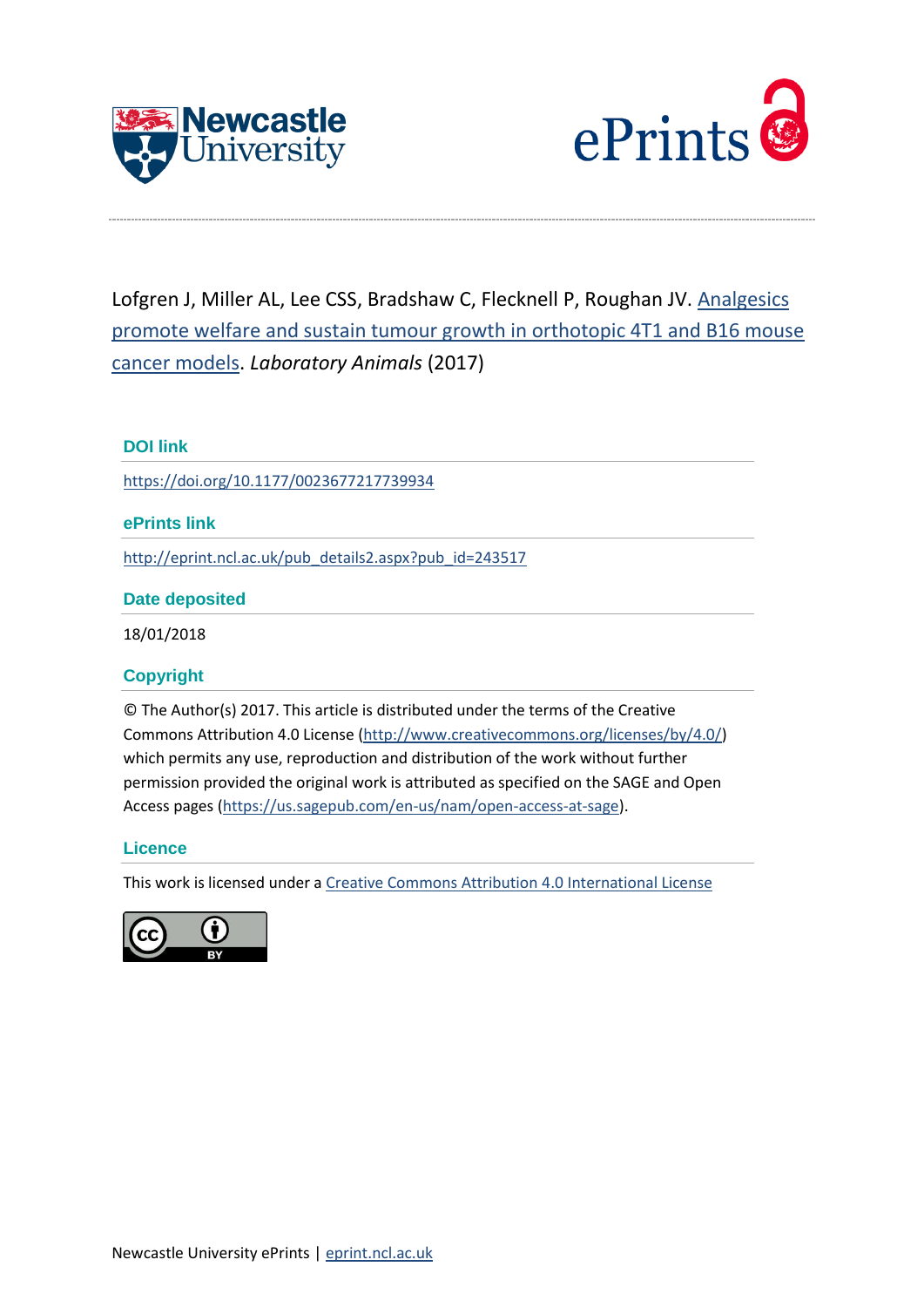Original Article



# Analgesics promote welfare and sustain tumour growth in orthotopic 4T1 and B16 mouse cancer models

Jennifer Lofgren<sup>1</sup>, Amy L Miller<sup>2</sup>, Claudia Chui Shan Lee<sup>3</sup>, Carla Bradshaw<sup>3</sup>, Paul Flecknell<sup>3</sup> and Johnny Roughan<sup>3</sup>

Laboratory Animals 0(0) 1–14

 $\bigcirc$  $\left($ cc C The Author(s) 2017

Reprints and permissions: [sagepub.co.uk/journalsPermissions.](https://uk.sagepub.com/en-gb/journals-permissions) [nav](https://uk.sagepub.com/en-gb/journals-permissions)

DOI: [10.1177/0023677217739934](https://doi.org/10.1177/0023677217739934) <journals.sagepub.com/home/lan>



# Abstract

Murine orthotopic cancer models often require surgery, potentially causing pain or distress. However, analgesics are often withheld because they may alter tumour development. Two orthotopically implanted cancers were investigated in mice pre-treated with meloxicam (10 mg/kg), buprenorphine (0.2 mg/kg) or saline (1 ml/kg). Tumours were imaged and welfare was assessed using body weight, behaviour and nociceptive responses. In study 1, BALB/c mice were inoculated with 4T1 mammary carcinoma or saline during surgery or anaesthesia. As pre-treatment with a single buprenorphine dose appeared beneficial to cancer growth consistency, a second cohort of mice additionally received saline or buprenorphine at 12 and 24 h. Surgery resulted in increased mammary tumour growth and lung metastases. These unwanted effects were lessened by buprenorphine pre-treatment, especially when given repeatedly. Mammary tumour-bearing mice became less active and nociceptive thresholds declined over time, indicating some discomfort as tumours grew. In study 2, C57BL/6 mice received B16 melanoma. This non-surgical model was used to determine whether meloxicam or buprenorphine affected cancer seeding of the lungs. While meloxicam reduced B16 lung seeding, buprenorphine did not. Mechanical thresholds decreased as cancer developed in mice bearing melanoma, but the magnitude of this was insufficient to conclude that there were any significant welfare concerns. This study highlights the scientific value in utilising non-surgical models, where possible. When surgery must be performed at the time of tumour inoculation, the effects of this should be controlled with appropriate analgesics to enhance the value and possibly translation of the research.

#### Keywords

Mouse, buprenorphine, NSAID, meloxicam, analgesia, cancer, refinement

Date received: 14 December 2016; accepted: 13 September 2017

Large numbers of mice are involved in cancer research. Many receive orthotopic tumour inoculation, whereby tumours grow in the tissue of origin. This approach is supposed to maximise the translational relevance of results,  $1,2$  whereas with heterotopic tumour inoculation tumours grow in an unrelated tissue, for example subcutaneously. The tumour cells implanted may be from different strains of mice or even different species. They can be grown in immunocompromised mice, or as in this case, they can be syngeneic derived tumour cell lines. Although tumour inoculation can be a minimally invasive procedure, some procedures such as intraocular injection may not be, and some models require surgery, for example laparotomy to implant hepatocellular carcinoma. Although this could be painful, analgesics are often withheld due to concerns about their potentially confounding effects on tumour development. A search for the terms 'mouse AND tumour

#### Corresponding author:

<sup>&</sup>lt;sup>1</sup>Unit for Laboratory Animal Medicine, University of Michigan Medical School, Ann Arbor, Michigan, USA

<sup>&</sup>lt;sup>2</sup>School of Agriculture, Food and Rural Development, Newcastle University, Newcastle upon Tyne, UK

<sup>&</sup>lt;sup>3</sup>Pain and Animal Welfare Science Group, Institute of Neuroscience, Comparative Biology Centre, Newcastle University, Newcastle upon Tyne, UK

Johnny Roughan, Newcastle University, The Medical School, Framlington Place, Newcastle upon Tyne, NE2 4HH, United Kingdom of Great Britain and Northern Ireland. Email: j.v.roughan@ncl.ac.uk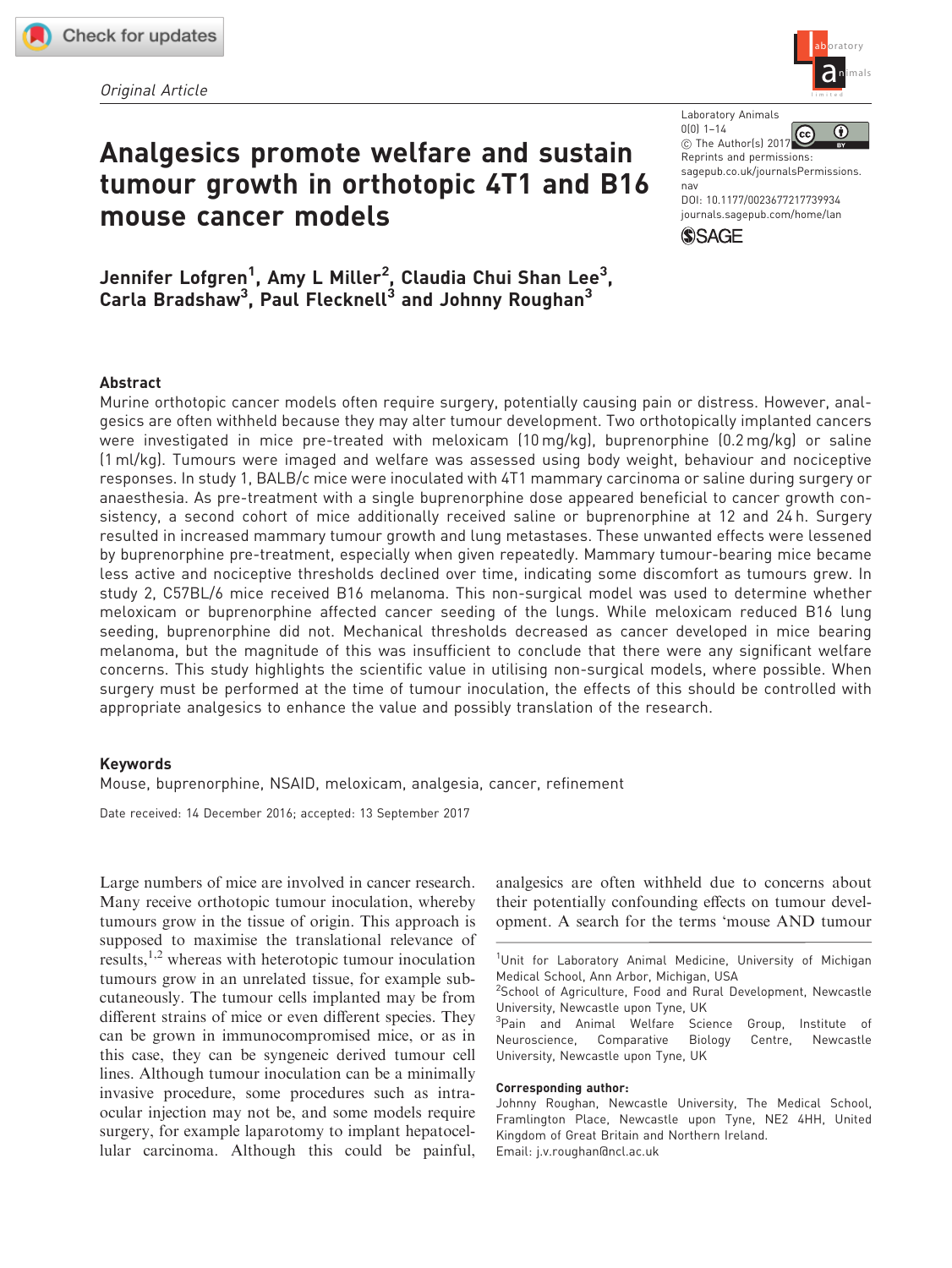AND surgery' on<https://www.ncbi.nlm.nih.gov> resulted in 49,266 articles. When combined with the terms 'analgesia', 'opioid OR buprenorphine', or 'nonsteroidal anti-inflammatory drug (NSAID) OR NSAID OR meloxicam OR carprofen OR ketoprofen OR indomethacin OR acetaminophen OR paracetamol', that number decreased to 818 articles: a difference of 48,448 articles concerning studies with both tumours and surgery in mice that listed no analgesics. It may be that many of these actually used analgesia but did not disclose it.<sup>3</sup> However, such under-reporting is not usually the case. $4$  Of those studies that did list analgesics, most evaluated their effects on tumour-associated pain or therapeutic effects on tumour growth. For example, whereas NSAIDS have been found to impede tumour development in some orthotopic tumour models in rodents, $5-7$  some opioids can enhance cancer growth, often via suppression of the immune system. $8.9$ However, pain or stress due to surgery, anaesthesia or even sub-optimal housing can also alter tumourigenesis.10–16 Analgesics including buprenorphine and indomethacin can minimise surgery-associated changes, bringing tumour development closer to that observed in a non-surgical model. The mechanism could involve aspects such as preventing hypothalamic–pituitary– adrenal (HPA) axis up-regulation or minimising immunological impacts, such as maintaining natural killer cell functioning.<sup>8,17</sup>

The present investigations aimed to evaluate the impacts of meloxicam or buprenorphine on tumour growth in two orthotopic mouse cancer models: in BALB/c mice inoculated with 4T1 mammary carcinoma, and then in C57BL/6NCrl mice with B16 melanoma. The 4T1 work also assessed the effects of using surgery for tumour implantation, which rather unusually is optional, and of using single- or multiplebuprenorphine dosing. It was hypothesised that provision of pain relief, rather than being confounding, might both improve welfare and enhance study validity.

## Materials and methods

#### Ethical approval

All work was undertaken according to the Animals (Scientific Procedures) Act 1986 under Home Office Licence Authority with approval from the Newcastle University Animal Welfare Ethical Review Body (AWERB).

#### Design

Figure 1 shows the final mouse numbers and treatments. Individuals were assigned using a random number generator [\(https://www.random.org\)](https://www.random.org). As concerns about using analgesics in cancer studies mainly relate to tumour growth alterations, the intention was to investigate from a 'severe case' perspective, so the analgesic dose rates were purposefully high compared with those usually recommended.<sup>18</sup>

Welfare was assessed using body weight changes, peripheral nociceptive sensitivity alterations (using von Frey and Hargreaves testing) and by recording behaviour changes post-procedurally and as cancer developed. All mice were initially pre-treated with a single dose of meloxicam, buprenorphine or saline prior to 4T1 or B16 cancer inoculation. The 4T1 mammary carcinoma cell line was tested as cells are inoculated orthotopically; however, this can be achieved either non-surgically or surgically, via percutaneous injection, or following surgical exposure of the fat pad.19 We wished to assess whether, as has previously been suggested, $^{19}$  unnatural surgical implantation actually provides a more reliable model of human breast cancer, and evaluate the impact of distress or postsurgical pain on tumour development. Study 1 therefore had tumours implanted both in conjunction with surgery or using anaesthesia only. Mice were inoculated with 4T1 mammary carcinoma or saline, the latter to permit assessment of the effects of surgery or anaesthesia in the absence of analgesics or cancer. Having assessed the effects of a single buprenorphine dose, study 1 was extended to examine multiple doses. Accordingly, a second cohort of mice was tested, with additional buprenorphine or saline being given at 12 and 24 h following tumour inoculation. Initial analyses found no indication that it would be beneficial to test multiple doses of meloxicam.

The two cohorts in study 1 are respectively referred to as the 4T1 single-dose and multiple-dose groups. All mice in cohort 2 received 4T1 cancer inoculation.

Studies of B16 melanoma do not usually involve surgery. Cells are injected intravenously and primarily seed the lungs. Therefore, in study 2 all mice were inoculated intravenously with B16 melanoma following a single pre-treatment with saline, meloxicam or buprenorphine. The aim was to determine whether meloxicam or buprenorphine altered metastatic tumour spread to the lungs.

Group sizes were established using data from a previous study where between 8 and 10 mice per group achieved 80 to 85% power.<sup>20</sup>

## Animals and husbandry

Mice were supplied by Charles River (Margate, Kent, UK). They were certified free of the common pathogens listed on their website [\(http://www.criver.com/pro](http://www.criver.com/products-services/basic-research/health-reports/europe-asia/uk-by-species)[ducts-services/basic-research/health-reports/europe](http://www.criver.com/products-services/basic-research/health-reports/europe-asia/uk-by-species)[asia/uk-by-species\)](http://www.criver.com/products-services/basic-research/health-reports/europe-asia/uk-by-species). They weighed  $18 \pm 0.25$  g. For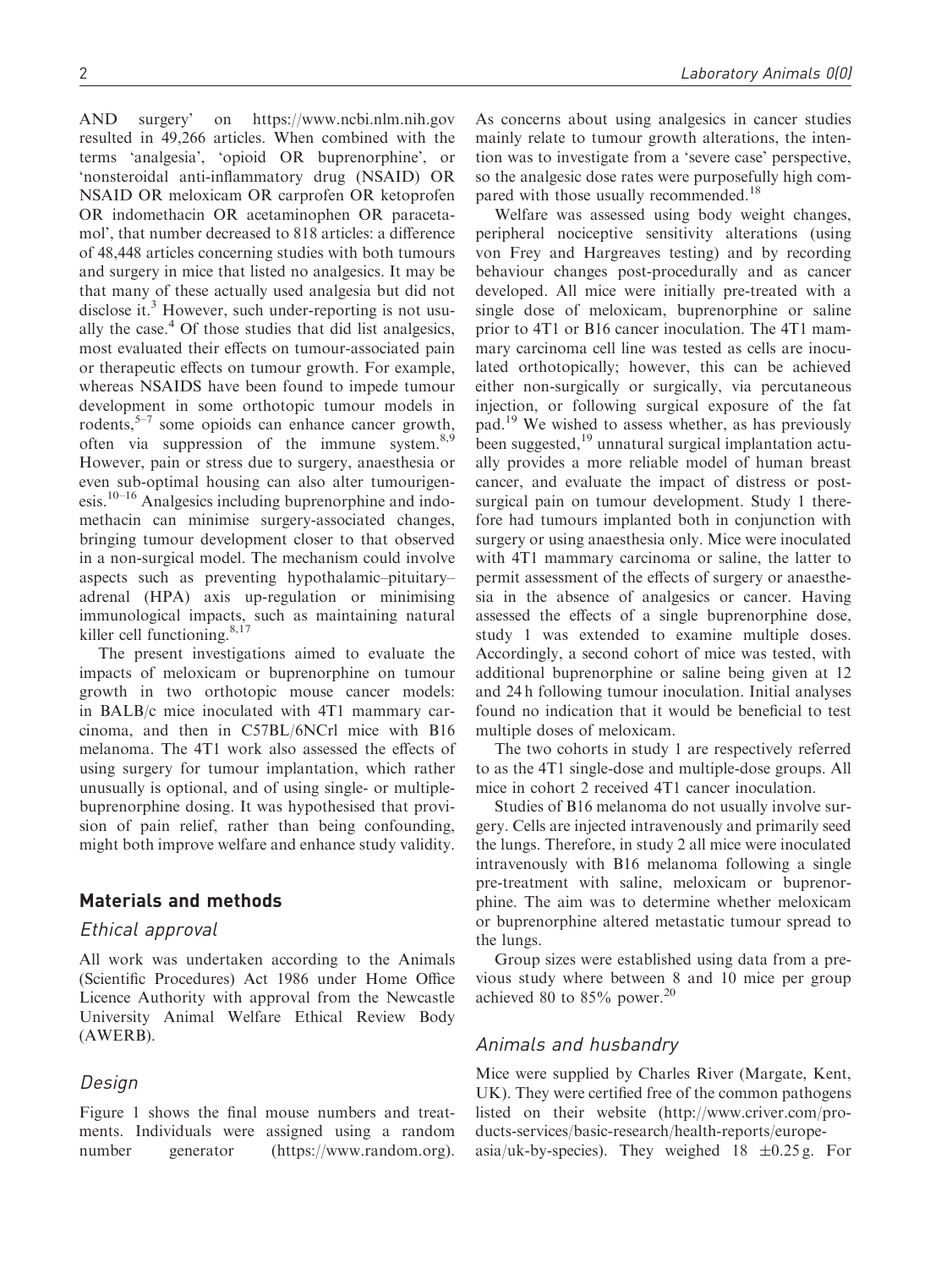| Study                                                                                   | Dose(f)                | Surgery | Pre-Treat  | Cancer |
|-----------------------------------------------------------------------------------------|------------------------|---------|------------|--------|
| (1) $\frac{4\overline{11}}{11}$<br>Mammary Carcinoma<br>$\frac{\overline{(BALB/c)}}{1}$ | Single<br>(Cohort 1)   | No      | Saline     | 8<br>8 |
|                                                                                         |                        |         | Melox      | 8      |
|                                                                                         |                        |         | Bup        | 7      |
|                                                                                         |                        | Yes     | Saline     | 8<br>8 |
|                                                                                         |                        |         | Melox      | 7      |
|                                                                                         |                        |         | <b>Bup</b> | 8      |
|                                                                                         | Multiple<br>(Cohort 2) | No      | Saline     | 9      |
|                                                                                         |                        |         | Bup        | 9      |
|                                                                                         |                        | Yes     | Saline     | 9      |
|                                                                                         |                        |         | Bup        | 7      |
| $\begin{array}{c} \text{(2) B16} \\ \text{Melanoma} \\ \text{CS7BL/6NCH} \end{array}$   | Single                 | N/A     | Saline     | 10     |
|                                                                                         |                        |         | Melox      | 8      |
|                                                                                         |                        |         | Bup        | 9      |

Figure 1. Treatments combinations and final numbers. Mice were female BALB/c inoculated with saline or 4T1 mammary carcinoma (Study 1), or female C57BL/6NCrl inoculated with B16 melanoma (Study 2). 4T1 mice underwent laparotomy or only anaesthesia (Surgery = Yes/No). Cohort 1 received one (Dose(f) = Single) s/c pre-inoculation injection (Pre-Treat) of saline (1 ml/kg), meloxicam (Melox: 10 mg/kg) or buprenorphine (Bup: 0.2 mg/kg). Cohort 2 received the same saline or buprenorphine pre-treatment as cohort 1, but treatment was repeated at 12 and 24 h (Dose(f) = Multiple). Boxes in the 'Cancer' column contain mouse numbers. Black boxes show groups inoculated with cancer and clear boxes those that were non-cancer controls. Mice in the B16 study (Study 2) did not have surgery (surgery  $=N/A$ ). All were inoculated with B16 melanoma after one s/c pre-treatment of either saline (1 ml/kg), meloxicam (10 mg/kg) or buprenorphine (0.2 mg/kg).

study 1 (4T1 mammary carcinoma) 108 female BALB/c mice were used. Study 2 used 30 female C57BL/6NCrl mice inoculated with B16 melanoma. These strains were chosen because they are syngeneic for the tumour cell line each was to be inoculated with. The 4T1 cells used in study 1 were derived from spontaneous mammary tumours in BALB/c mice, whereas the B16 melanoma cells used in study 2 were from C57BL/6 mice with spontaneously developing melanoma. They were acclimatised for one week in groups of 2–3 in individually ventilated cages (Arrowmight, Hereford, UK) containing hardwood bedding (Aspen, BS and S Ltd, Edinburgh, UK), a cardboard tube, chew blocks and sizzle nest (B and K Universal, Hull, UK). Food (R&M no.3, SDS Ltd, Essex, UK) and tap water was provided ad libitum. Cages were cleaned once per week. The holding room was kept at  $22 \pm 2^{\circ}$ C and  $27-40\%$  humidity on a 0700–1900 light cycle.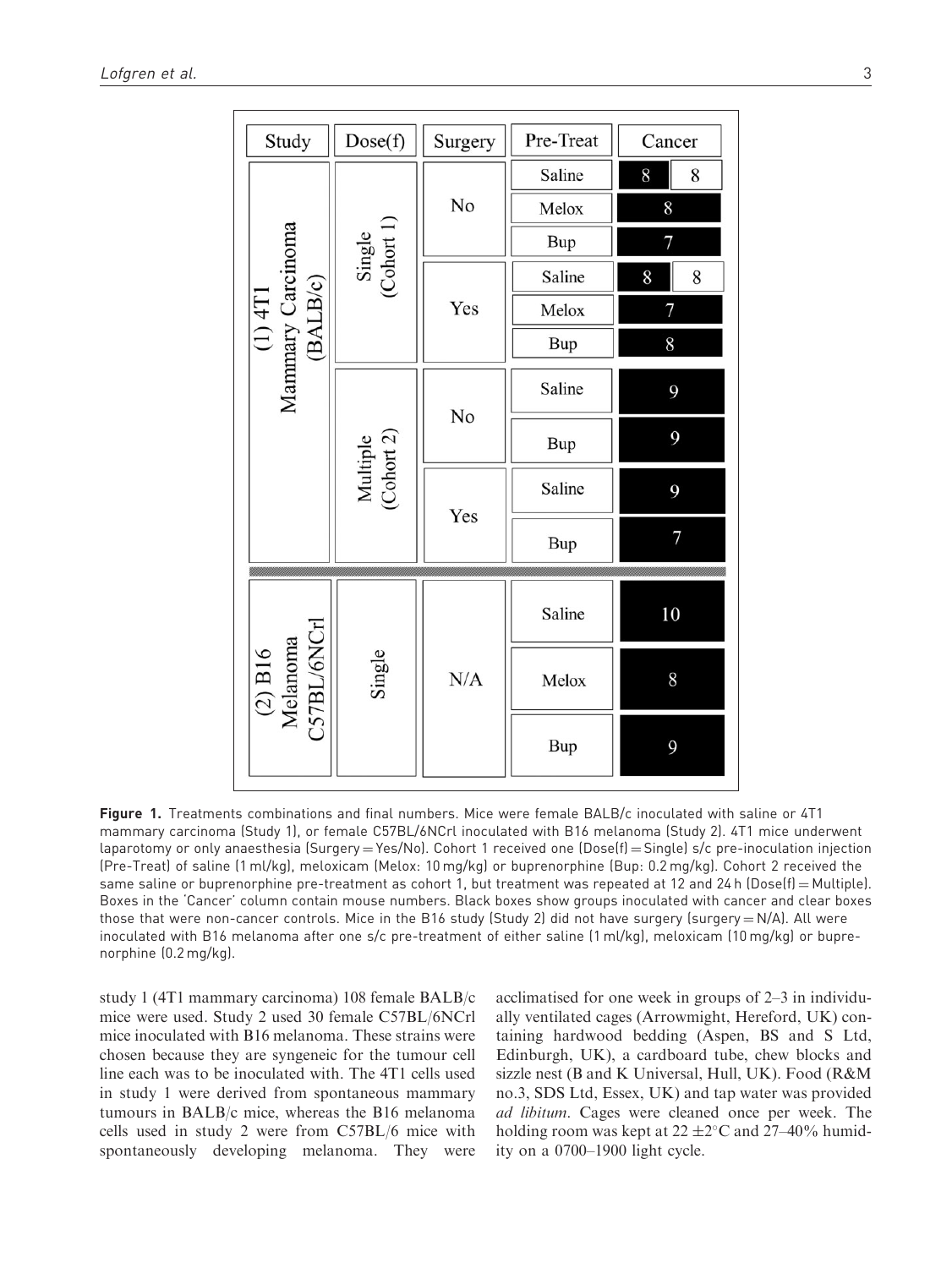## Tumour inoculation and treatments

The tumour cells were obtained from Caliper Life Sciences (Waltham, MA, USA) and were cultured following vendor recommendations. They were confirmed pathogen free by the IMPACT Profile I (PCR) at the University of Missouri Research Animal Diagnostic and Investigative Laboratory. The cells were luciferase-expressing 4T1-luc2 mammary carcinoma (4T1) (developed by Kim et al.<sup>21</sup>) or B16-F10-luc-G5 melanoma (B16) (Xenogen Corporation, Alameda, California, USA). All inoculations were performed between 8 and 11 a.m. in batches of 8–10 mice.

In the 4T1 study mice were anesthetised with isoflurane in oxygen  $(4-5\%; 0.5-11/min)$  and maintained at 2-3% isoflurane in oxygen (0.25–0.5 l/min) via a nose cone. Body temperature was kept between  $36^{\circ}$ C and 38C using a heat pad (Harvard Apparatus, Edenbridge, Kent, UK). Absence of pedal withdrawal responses was used to ensure adequate depth. After eye ointment was applied (Pliva Pharma Ltd., Zagreb, HR) the mice were subcutaneously  $(s/c)$  injected with saline (1 ml/kg), buprenorphine (0.2 mg/kg; 'Vetergesic', Reckitt-Coleman, Hull, UK) or meloxicam (10 mg/kg; Boehringer Ingelheim, Labiana Life Sciences S.A., Terrassa, Spain). The fourth mammary gland was then inoculated percutaneously with  $100 \mu$ l Dulbecco's Phosphate Buffered Saline (DPBS) containing  $1 \times 10^6$ 4T1-luc2 cells, or the same volume of 0.9% sterile saline.

Mice in the multiple-dose 4T1 study (cohort 2) were subcutaneously treated with saline (1 ml/kg) or buprenorphine (0.2 mg/kg) before tumour inoculation, and then at 12 and 24 h after tumour inoculation. All mice in the 4T1 study were prepared as if for surgery; the abdomen was first shaved and sprayed with chlorhexidine (Hydrex derma-spray, Leeds, UK), but only half subsequently underwent a 1.5 cm midline laparotomy lasting  $\sim$ 15 min. This was completed exactly as previously described,<sup>22</sup> but without abrasion of the ileum, and the skin was closed using a continuous subcuticular suture (4/0 polydioxanone; Ethicon, Livingston, UK) rather than mattress sutures. The same veterinary surgeon performed all surgeries. The non-surgery mice underwent 15 min of isoflurane anaesthesia only.

In the B16 study mice received a single s/c pretreatment with saline  $(1 \text{ ml/kg})$ , meloxicam  $(5 \text{ mg/kg})$ or buprenorphine (0.2 mg/kg) just prior to restraint in a 50 ml syringe cartridge modified to expose the tail. They then received an intravenous  $(i/v)$  injection of 100 µl of DPBS containing  $5 \times 10^5$  B16-F10-luc-G5 melanoma cells via the tail.

All mice recovered in a warming cabinet set at 35  $\pm 1^{\circ}$ C for 30 minutes before being returned to the animal holding room. Apart from when mice were imaged, all data were collected in the holding room

by treatment-blinded staff. All staff involved in data collecting data were cross-trained to ensure consistency.

### Nociceptive testing

Mechanical response thresholds were obtained using 'The Mousemet' electronic von Frey (eVF) device (Topcat Metrology, Ely, UK). Animals were placed into one of four separate raised runs that had Plexiglas sides and steel rod floors. After a 10 min acclimation period six readings were obtained from each hind-paw, allowing at least 2 min between each. The probe force rise rate was  $1 g/s$  applied when animals were stationary. The 4T1 eVF thresholds were tested at baseline (between 12 and 4 p.m. the day before inoculation), at 24 h following recovery from anaesthesia, and then on days 7, 14, 19 and 22. In the B16 study eVF readings were taken at baseline, 1 h and on days 5, 9, 13 and 17. Equipment malfunction meant baseline eVF readings were missed in the first 10 4T1 mice.

Thermal nociceptive testing used a Hargreaves apparatus (Model 37370; Ugo Basile, Italy). This had six clear plastiglas enclosures  $(11 \text{ cm} \times 17 \text{ cm} \times 14 \text{ cm})$ to which mice were first acclimated for 5 min. Baseline latencies were obtained between 12 and 4 p.m. the day before tumour inoculation. In the 4T1 study Hargreaves data were subsequently recorded at 24 h, and on post-inoculation days 5, 8, 14, 20 and 22. The B16 recordings were at baseline, 1 h and on days 5, 9, 13 and 17. Heat intensity was  $280 \,\mathrm{mW/cm^2}$  with a 30 s cut-off time. Three readings were obtained from each hind-paw, allowing  $>2$  minutes between each, again when mice were stationary.

## Behaviour recordings

Mice were filmed individually for 10 min in three clear cages containing only sawdust (Type 1144B, Techniplast UK Ltd, Northamptonshire, UK). Recordings were made between 1 and 4 p.m. using three Canon Legria HFM 506 cameras placed 30 cm from each cage. The 4T1 recordings were one day before inoculation (baseline), at 3 and 24 h, and then on days 5, 8, 14, 20 and 22. The B16 mice were filmed at baseline, 1 h and on days 5, 9, 13 and 17.

#### Imaging

D-Luciferin (PerkinElmer, Beaconsfield, UK) was dissolved in DPBS to 15 mg/ml and frozen at  $-80^{\circ}$ C. Mice were anaesthetised with isoflurane in batches of three and imaged in an IVIS Spectrum 200 (PerkinElmer, Beaconsfield, UK) on a stage maintained at  $36^{\circ}$ C. Anaesthesia was provided by face-mask delivery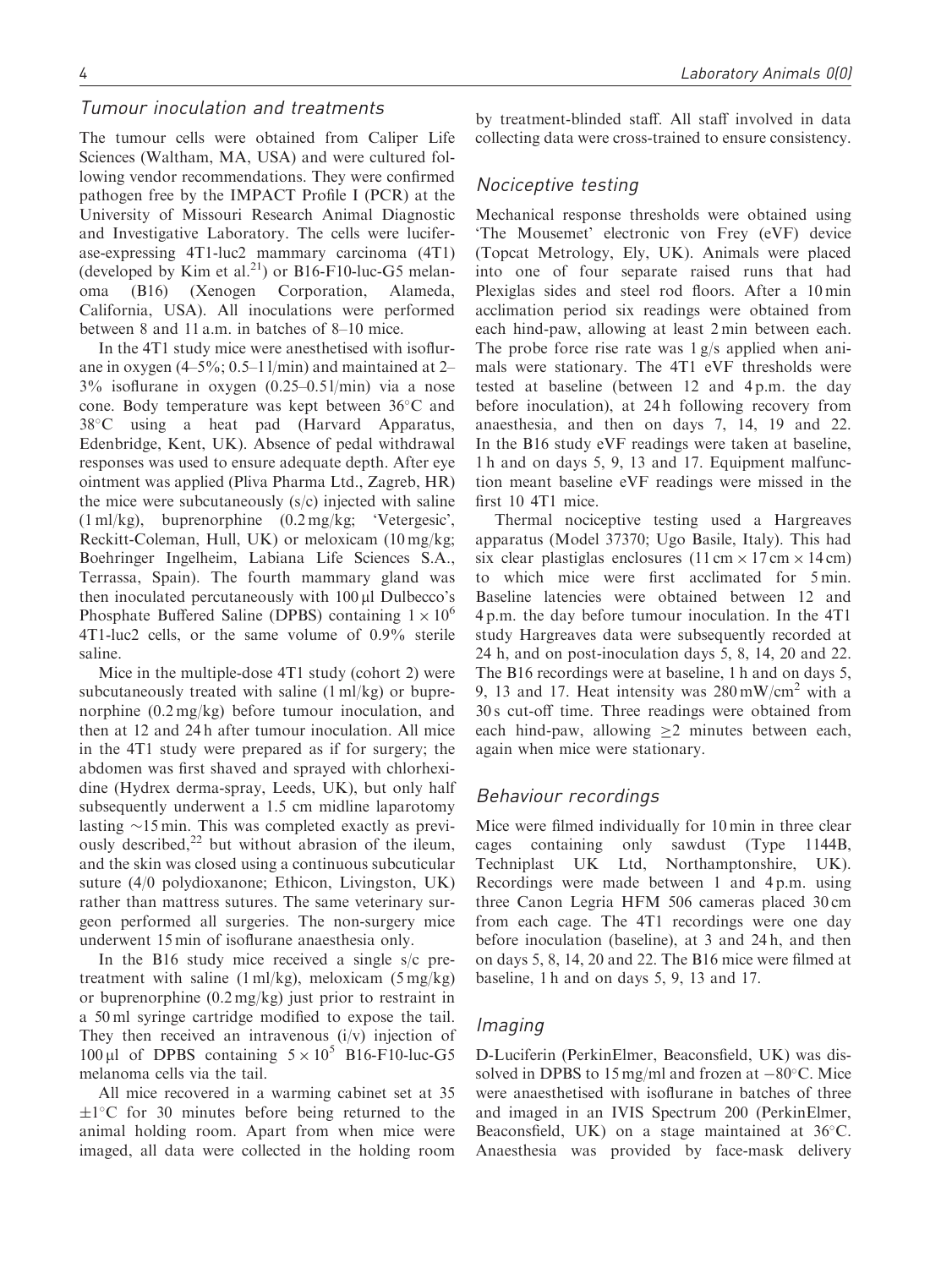of 1.5–2% isoflurane in 0.5 l/min oxygen. Once thawed to room temperature, 150 mg/kg luciferin was injected s/c. Peak reactivity occurred 12 min later, so after this open filter scans were taken at 7, 12, 15, 19 and 22 days in the 4T1 study. The B16 mice were imaged at 24 h and on days 5, 9, 13, 17 and 19.

#### End-point criteria/terminal assessment

Mice were weighed daily and examined according to United Kingdom Coordinating Committee for Cancer Research (UKCCCR) guidelines. $2<sup>3</sup>$  The end-point was reached if there was >20% body weight loss alongside poor coat condition and mobility. If these signs were present, after a final IVIS scan mice were to be euthanased by cervical dislocation without recovery from anaesthesia. Any remaining B16 or 4T1 mice were to be euthanased on days 19 or 22 respectively. All mice underwent a necropsy with ex-vivo imaging of primary tumours, kidney, liver, intestines and lungs. The 4T1 primary tumours were removed and measured with calipers (Mitutoyo, UK Ltd). In the 4T1 study 12 mice had to be excluded due to tumour inoculation error, which resulted in the rapid development of carcinomatosis. There were no correlations between these occurrences and treatment or surgery. Three B16 mice were also excluded, two due to injection error, and one that developed a very large ovarian metastasis. Apart from these no other mice were euthanased early and the exclusions left sufficient final numbers (shown in Figure 1).

## Data analysis

All statistical analyses were performed using the Statistics Package for the Social Sciences (SPSS software version 22.0, SPSS Inc., Chicago, USA). The two cohorts in the 4T1 study had to be analysed separately. Repeated measures ANOVA with probability corrected multiple comparisons (Bonferroni) was used. In the 4T1 study the between-subjects factors were 'drug', 'surgery' and 'cancer' status, and 'time' was the within-subjects factor. The B16 analysis included the factors 'drug' and 'time' only. The baseline eVF thresholds were highly uniform, so to balance the analysis the missing 4T1 values were replaced with the corresponding group mean. The 4T1 eVF data showed no baseline left or right paw bias so values were averaged at each time-point. The 4T1 Hargreaves data showed a clear paw bias so these data were analysed separately. Automated behaviour analysis software (HomeCageScan (HCS): Version 3; Clever Systems Inc., USA) was used to obtain the frequency of rearing and walking ('Rear-up', 'Come Down', 'Remain Rearup' and 'Walk Left', 'Right' or 'Slow') from the video material at each time-point. The 4T1 behaviour data required  $Log<sub>10</sub>$  transformation before undergoing ANOVA. Figure 3(a) therefore shows back-transformed means with  $\pm 95\%$  confidence intervals  $(\pm 95\% \text{ CI})$ . In the B16 study the raw behaviour data were acceptable. Living Image software (PerkinElmer, Beaconsfield, UK) quantified tumour burden as the Total Flux (TF; photons/sec/ $\mu$ W/cm<sup>2</sup>) of bioluminescent signals within auto-generated (2% threshold) regions of interest (ROIs) over the mammary or lung regions, with additional ROIs over the abdomen to detect any other metastases. TF on the last day provided a measure of 4T1 final burden; however, as signals emerged by day seven it was also possible to estimate the average growth rate as the change in TF from day seven to the final scan on day 22 ((TF on day  $22 - TF$  on day 7)/15). No signals were apparent in the B16 study until day 17, which was two days before the final scan, so only the final TF values were assessed. The 4T1 ex-vivo primary tumour burden (volume) was calculated from the caliper measurements  $(4/3*II*r<sup>3</sup>)$ . Bivariate correlation analysis (Pearson's R) was used to determine how well the imaging data predicted true tumour burden. Apart from the 4T1 growth data (Figure 4(a)) all imaging data, including in the B16 study were  $Log_{10}$  transformed before applying ANOVA. Figures 4(b) and 4(c) therefore show backtransformed means  $+95\%$ CI. All other results are mean values  $\pm$ 1SEM. The B16 weight data underwent ANOVA as total change from baseline. The 4T1 bodyweight data were non-homogeneous so percentage weight changes were used. Original data are available from an online repository ([http://figshare.com\)](http://figshare.com).

## Results

#### 4T1 study

Body weight: Surgery and multiple doses of buprenorphine was associated with loss in body weight. Six mice were excluded, having lost between 11 and 24% of baseline weight by day one (>3 times the group average). They were all in the cohort 1, one from each drug-treated non-surgery cancer group, two from the saline non-cancer surgery group and two cancer-treated mice that received meloxicam before surgery. This reduced group sizes to six or seven, which was considered acceptable. Over the first three days the single-dose surgery groups lost weight whereas the nonsurgery mice gained, but only  $-2$  versus  $+2\%$  (f(1,  $52$ ) = 9.1,  $p = 0.004$ ). Neither cancer inoculation nor a single dose of meloxicam or buprenorphine resulted in significant weight change. Mice in the multiple-dose cohort lost only negligible weight following surgery. Multiple-dose buprenorphine was associated with 2% greater weight loss over the first three days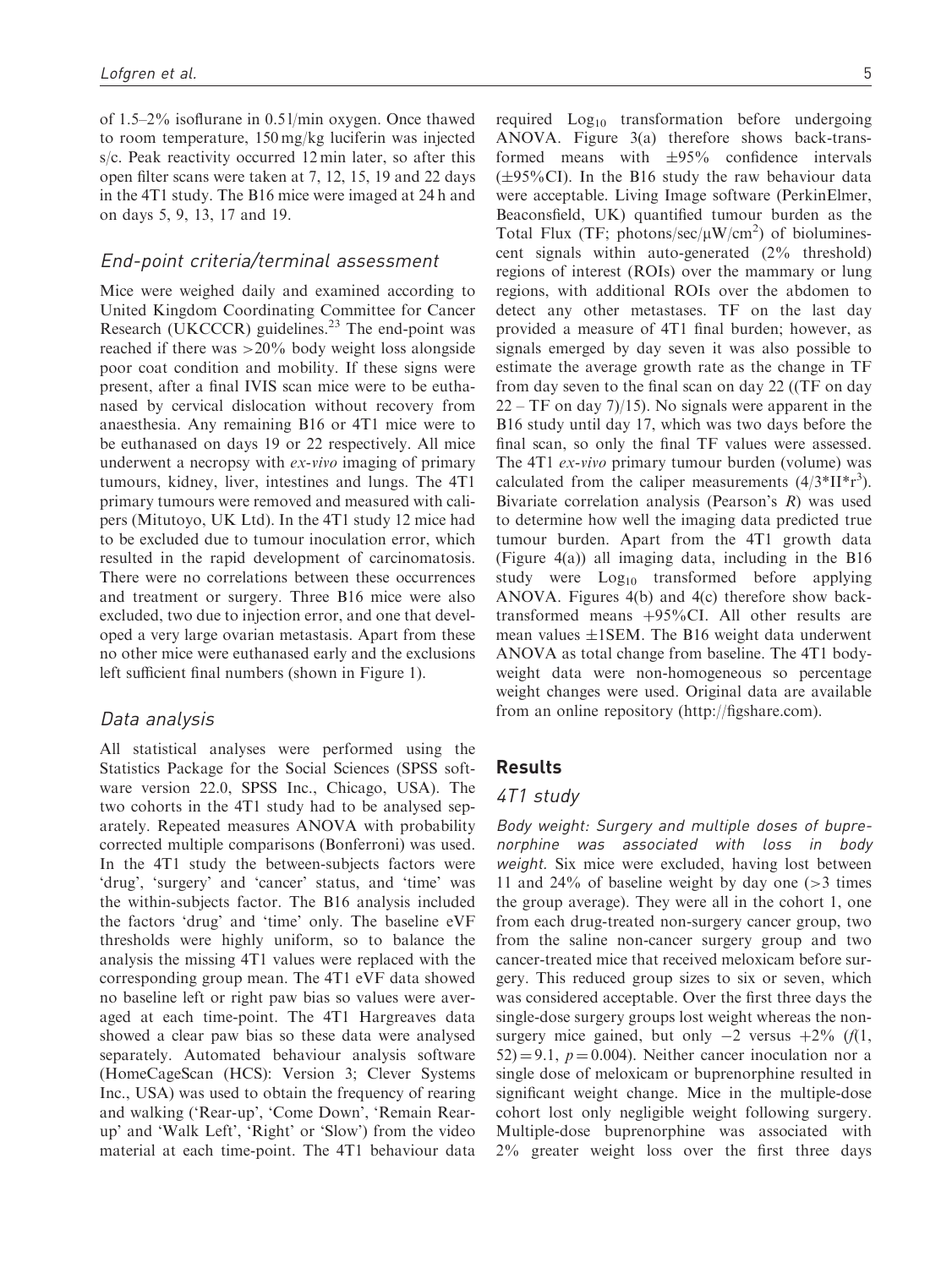$(f(1, 31) = 5.5, p = 0.02)$ . This was more obvious in the non-surgery group, but was not significant. By day six all mice exceeded baseline weight and showed continued gains until day 19, with no lasting effects of surgery or pre-treatment. Although cancer-bearing mice in each cohort lost weight as the study ended, this was not significantly more than non-cancer controls.

Nociceptive testing: Multiple doses of buprenorphine significantly increased mechanical thresholds, whereas cancer growth significantly decreased them. All groups showed comparable baseline eVF thresholds. Mice given buprenorphine repeatedly in conjunction with surgery (all of which were cancer inoculated) were the only group that showed significantly increased eVF thresholds (greater force to respond)  $(f(3,$  $28 = 7.5$ ,  $p = 0.001$ , that is, decreased nociception, but only at the 24 h time-point. As the other mice responded similarly in the days following treatment the responses were pooled within the single- or multiple-dose cancerbearing groups (ignoring surgery) and the two saline, non-cancer control groups. Figures 2(a) (eVF) and 2(b) (Hargreaves) show the results. The eVF thresholds declined more over time in cancer-bearing mice in both the single- and multiple-dose cohorts ('Time'  $(f(5, 49) = 8.4, p < 0.001; f(5, 26) = 21.5, p < 0.001,$ respectively), but most obviously spanning days 19–22 in mice in the single-dose cohort (Figure 2(a); 'Time'  $\times$ 'Cancer' interaction  $(f(5, 49) = 3.5, p = 0.008)$ ), indicating increased nociception as the tumours grew.

Cancer growth reduced the latency to withdraw from a noxious heat source. Hargreaves latencies were also unaffected by surgery or pre-treatment. Responses from



**Figure 2.** Nociceptive testing results. (a) Mean (combined paws) electronic von Frey (eVF) thresholds (grams $\pm$ 1SEM) in BALB/c mice in the single- and multiple-dose 4T1 cohorts versus non-cancer controls; showing the significant decline over time in all mice, but more so in cancer groups. (b) Left paw thermal withdrawal thresholds (mean $\pm$  SEM) in the same groups as (a); showing increased thermal sensitivity as tumours grew. (c) eVF threholds (both paws) in the B16 groups where thresholds generally declined during tumour development. (d) Mean thermal (both paws) withdrawal thresholds ( $\pm$ SEM) in the B16 groups showing thermal response thresholds were not significantly altered as cancer developed. Significant (Sig.) 'factors' from repeated measures ANOVA and p-values are indicated.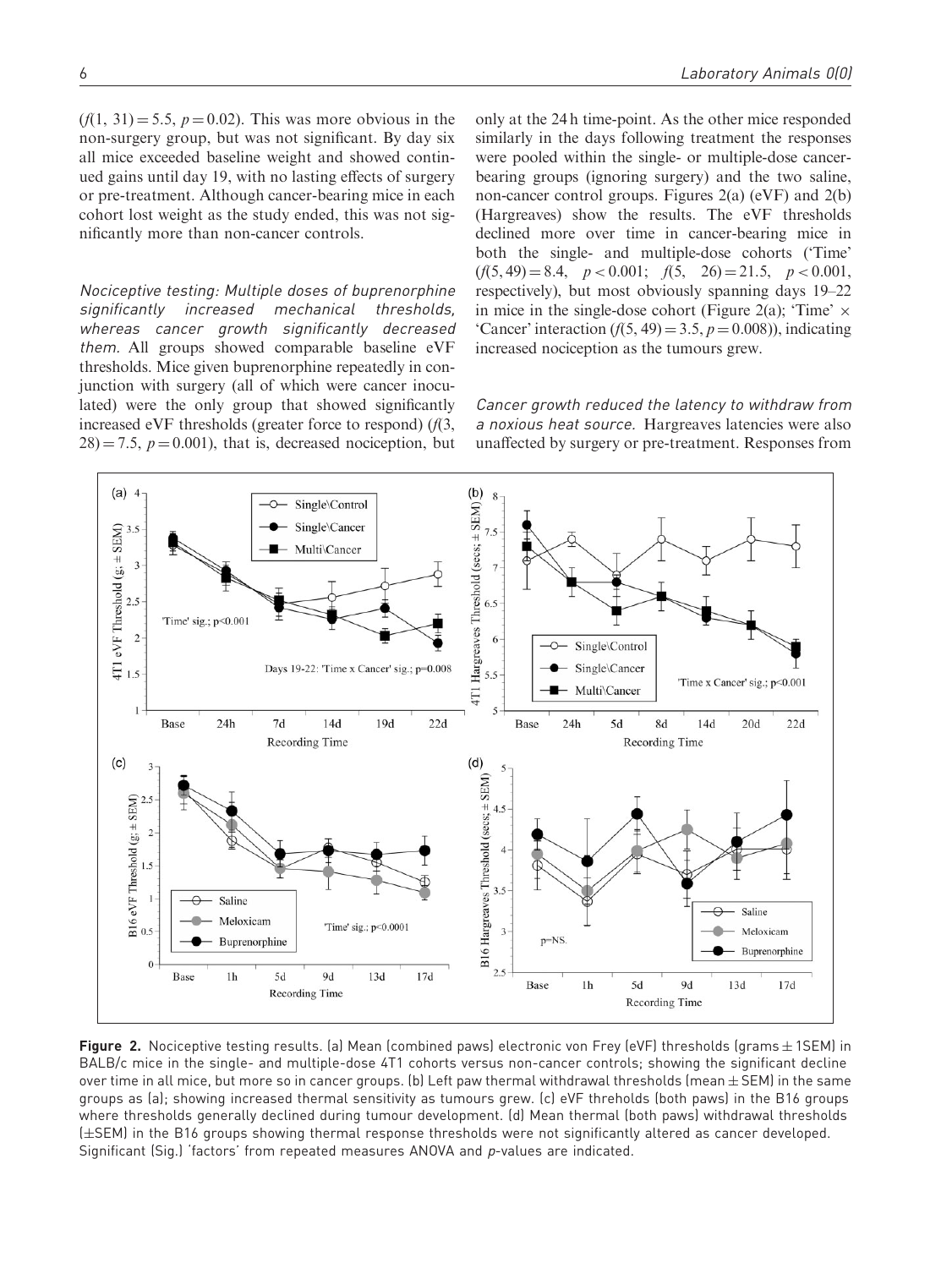each paw generally occurred sooner over time, but the left paw responded sooner than the right. As a result, Figure 2(b) shows data from this paw only with groups combined as in Figure 2(a). Mice in the single-dose cohort showed a modest latency decrease from baseline to 24 h  $(f(1, 53) = 5.5, p = 0.023)$ , indicating decreased nociception. After this cancer development was associated with a further reduction in response latency ('Time'  $\times$  'Cancer' interaction;  $f(6, 318) = 5.6$ ,  $p < 0.001$ ), that is, tumour growth was associated with increased nociception. In the multiple-dose cohort both the left and right paws were sensitised by 24 h (right:  $f(1, 31) = 7.3$ ,  $p = 0.001$ ; left:  $f(1.31) = 18.2$ ,  $p = 0.0001$ ), and both paws then responded sooner as tumours grew (right:  $f(6,186) = 2.1$ ,  $p = 0.049$ ; left:  $f(6, 186) = 5.3$ ,  $p < 0.0001$ , but as the significance values indicated, the left paw became the most sensitised.

Behaviour: While surgery and analgesic treatments did not significantly alter behaviour, spontaneous active behaviours decreased as tumours grew. Rearing and walking were unaffected by drug administration or surgery at any point during either the single- and multiple-dose 4T1 studies. As a result, these behaviours were combined to create a summary variable 'Behave' which was used to assess any later effects of cancer development in each cohort of mice.<sup>22,24</sup> Figure 3(a) shows the activity changes in the control groups (saline, non-cancer) versus the cancer-bearing mice in the single- and multiple-dose cohorts. At 3 h all mice were more active than at baseline  $(f(1, 61) = 15.8, p = 0.001; f(1, 34) = 9.1, p = 0.005,$ cohorts 1 and 2, respectively). This dissipated over 24 h and activity was relatively normal until between days 20 and 22, where compared with non-cancer controls, tumour-bearing mice in cohort 1 showed a greater activity decline  $(\text{Time} \times \text{Cancer})$  interaction;  $f(1, 61) = 7.0, p = 0.011$ . However, this was not apparent in the equivalent cancer-bearing mice in cohort 2.

Tumour growth as indicated by IVIS signal intensity: Surgery was a more significant tumour growth modulator than analgesia. Signal intensity increased more rapidly in mice in cohort 1 that underwent surgery compared with non-surgery controls  $(20.8 \pm 15^9)$ vs.  $162 \pm 24 \times 10^9$ photons/s/day;  $f(1, 38) = 24.8$ ,  $p < 0.0001$ , Figure 4(a)), and they also showed stronger signals on the last day  $(f(1, 38) = 25.8, p < 0.001)$ . In cohort 2 the surgery/non-surgery growth difference was somewhat less, but still significantly greater in the mice that underwent surgery  $(27.5^9 \text{ } \pm 33 \text{ } \text{vs. } 123)$  $\pm 26 \times 10^9$  photons/s/day;  $f(1, 31) = 5.1$ ,  $p = 0.03$ ). The ex-vivo caliper measurements indicated larger volume tumours in mice that underwent surgery  $(554 \pm 50 \text{ vs.})$  $420 \pm 40$ mm<sup>3</sup>; all cancer-bearing groups combined).

The lung scanning results reiterated the impact of surgery, where in both cohorts the surgery groups showed more extensive lung seeding (single:  $f(1, 44) = 12.1, p = 0.001;$  multiple:  $f(1, 35) = 9,$  $p = 0.005$ , Figure 4(b)). The greatest spread was in the groups pre-treated with saline before surgery either as a single dose (Sal/S;  $f(1,16) = 9.7$ ,  $p < 0.001$ ) or given repeatedly (Sal/M;  $f(1,19) = 22.4$ ,  $p < 0.001$ ). Notably, metastatic signals in the meloxicam or buprenorphine groups in cohort 1 (Mel/S, Bup/S) were similar to those in the non-surgery groups ( $p = 0.258$ ,  $p = 0.23$ , respectively), and in cohort 2 the surgery/non-surgery groups given buprenorphine repeatedly were almost identical (Bup/M;  $p = 0.83$ ). The ex-vivo measurements showed mice in cohort 1 with the largest tumours had more metastases (Pearson's  $r = 0.34$ ,  $p = 0.024$ ) and more rapid tumour growth over days  $7-22$   $(R^2=0.4,$  $p < 0.001$ ).

## B16 study

Body weight: Mice treated with buprenorphine lost slightly more weight than those receiving saline or meloxicam. The three test groups had similar initial weights  $(22.8-23.6 g)$  and there were no significant losses on day one. By day three mice receiving buprenorphine lost more weight than those given saline or meloxicam  $(f(1,27) = 3.8, p = 0.036)$ , but an average of only 1 g more. After this the saline and meloxicam groups maintained weight and the buprenorphine group gained, but only slightly more  $(\sim 1 \text{ g})$ . Nevertheless, there was a significant 'Time' effect and a 'Time'  $\times$  'Pre-treatment' interaction ( $f(17, 408) = 5.8$ ,  $p < 0.001$ ;  $f(17, 408) = 2.7$ ,  $p < 0.001$ , respectively). There were no significant weight changes as the study ended.

Nociceptive testing: Mechanical thresholds, but not latency to withdraw from thermal stimulus, significantly decreased as cancer developed. Baseline eVF thresholds were similar across the three groups and both paws responded similarly  $(2.7 \pm 0.6 \text{ g}; \text{Figure 2(c)})$ . Pretreatment had no effect on post-inoculation thresholds which continued to decline as cancer developed ('Time' significant;  $f(5, 120) = 30$ ,  $p < 0.0001$ ). Although there was a partial stabilisation between days five and nine, thresholds were lower than at baseline at every subsequent time-point ( $p \le 0.001$ ). The baseline B16 Hargreaves latencies were also similar initially, and although they also declined from baseline to 1 h (from 3.9  $\pm$ 0.7 to 3.5  $\pm$ 1.1 s; Figure 2(d)), not significantly  $(p = 0.06)$ .

Behaviour: Buprenorphine significantly increased walking behaviour. Figures 3(b) and 3(c) illustrate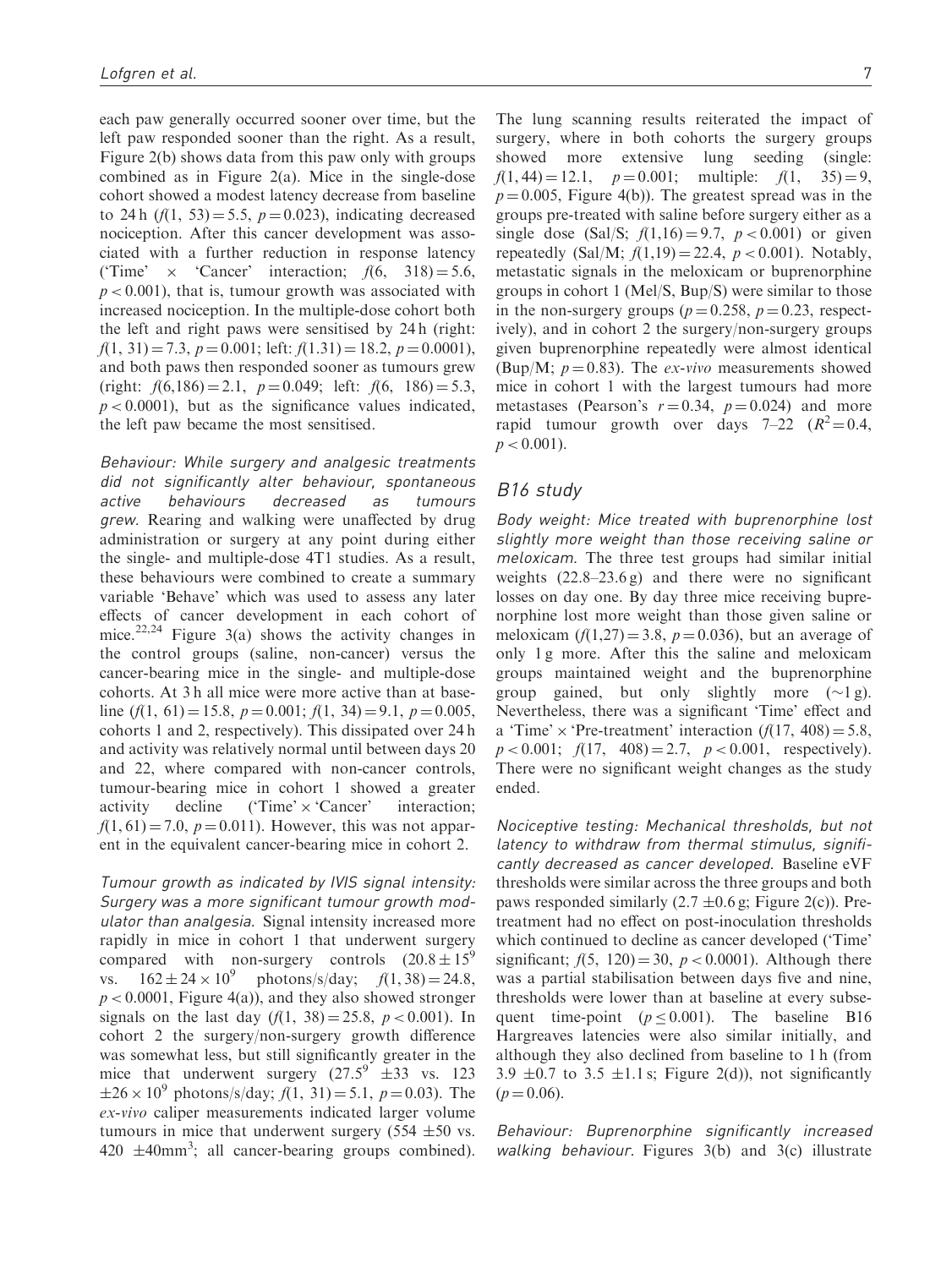

**Figure 3.** Behaviour results. (a) The geometric mean frequency (±1SEM) of the summary measure 'Behave' (+95% Confidence Intervals (CI)) in mice in the 4T1 single- or multiple-dose cohorts versus non-cancer single-dose controls, illustrating the post-procedural activity enhancement but relatively normal behaviour, even when cancer was well developed. The mean frequency (±SEM) of walking (b) or rearing (c) in the B16 groups; illustrating that at 1 h mice walked more following s/c saline (1 ml/kg) or meloxicam (10 mg/kg), but especially more after buprenorphine (0.2 mg/kg) compared with baseline  $(*^*: p < 0.001(b))$ . All mice also reared more at 1 h  $(*: p < 0.001(c))$  except those that received buprenorphine. The effects of buprenorphine and those in the meloxicam and saline groups subsided by five days and behaviour was subsequently normal.

rearing and walking frequency separately because they were affected by buprenorphine differently. Overall, both were significantly increased at 1h following tumour inoculation (rearing:  $f(1, 26) = 151$ ,  $p < 0.001$ ; walking:  $f(1, 26) = 58$ ,  $p < 0.001$ ); however, relative to the behaviour of mice in the meloxicam or saline groups, at the 1 h time-point pre-treatment with buprenorphine was associated with increased walking (Figure 3(b);  $f(2, 26) = 24.6$ ,  $p < 0.001$ ) and less rearing (Figure 3(c);  $f(2, 26) = 13.5$ ,  $p < 0.001$ ). Both rearing and walking became normal by day five and remained as such until the study ended.

Tumour growth, as indicated by IVIS signal intensity: Meloxicam, but not buprenorphine, reduced lung metastases. There was no significant change in TF

until day 17, but after this development occurred rapidly. There was no difference in final day signal intensity between mice that had received saline or buprenorphine, but as Figure 4(c) shows, signal intensity was lower in mice that received meloxicam  $(p = 0.014, p = 0.01;$  meloxicam vs. saline or buprenorphine, respectively). Neither drug affected abdominal metastases.

#### **Discussion**

Out of concern that analgesics can alter tumour development, animal cancer studies often withhold them. However, this ignores the possibility that cancer-related pain or distress could cause unnecessary scientific variation. Two studies were undertaken to assess whether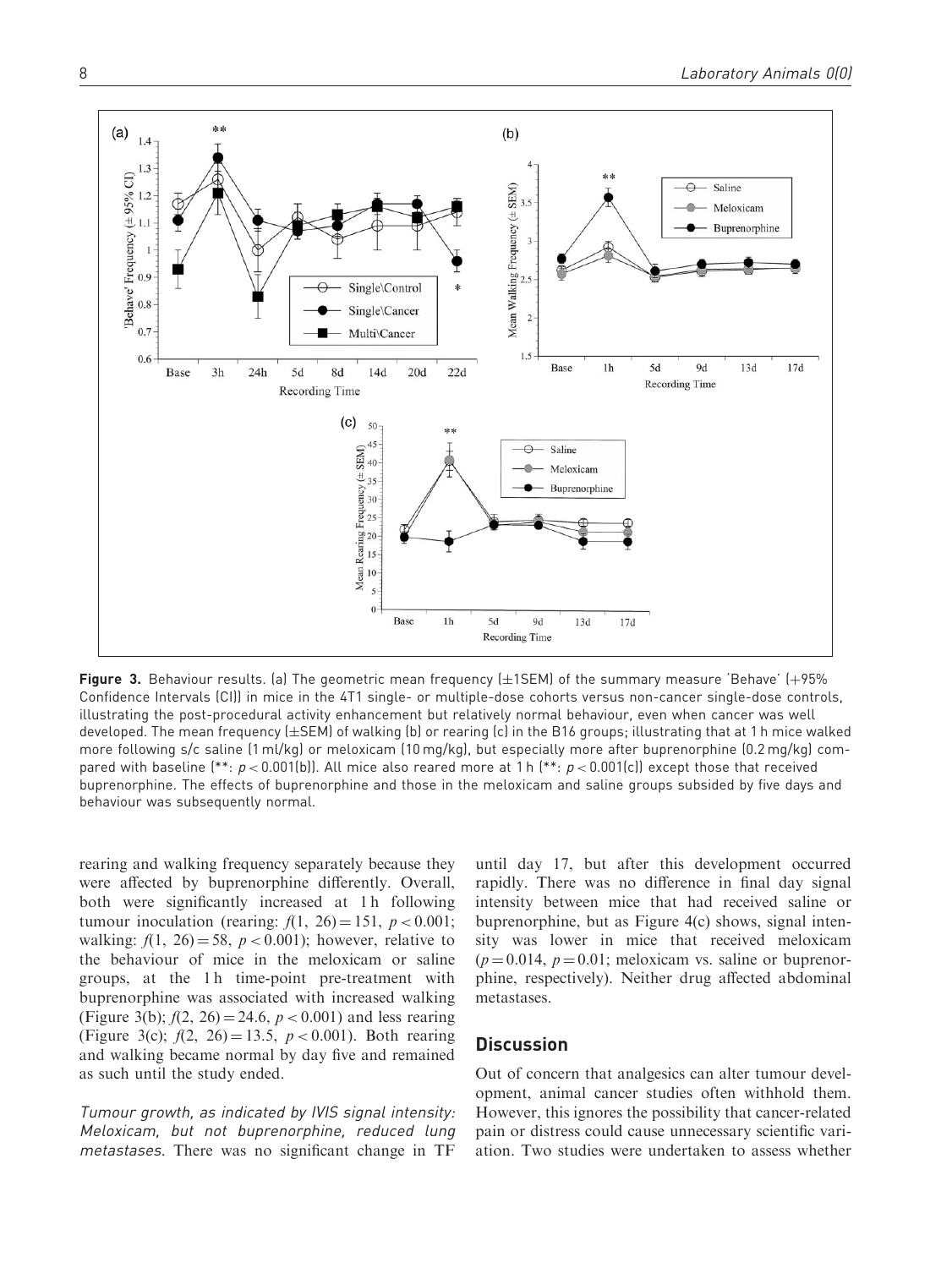

**Figure 4.** Imaging results. (a) Mean rate of development of signals from 4T1 primary tumours over days 7–22 (TF  $\times$ 10<sup>9</sup>) photons/s/cm<sup>2</sup>/day  $\pm$ SEM) in mice that underwent surgery or not, illustrating the significant greater surgery-related tumour growth rate in both 4T1 cohorts (\*\*:  $p$  < 0.001: \*:  $p$  < 0.05). (b) Geometric mean TF (photons/s/cm $^2\pm$ 95% CI) of  $ex$ vivo metastatic lung signals in mice in the single (S) or multiple (M) dose 4T1 cohorts pre-treated with saline (Sal; 1 ml/kg), meloxicam (Mel; 10 mg/kg) or buprenorphine (Bup; 0.2 mg/kg) before undergoing surgery or not. In the multiple- and single-dose saline groups (Sal/S or Sal/M) surgery significantly increased lung metastases (\*\*:  $p < 0.001$ ), but buprenorphine given singly and especially repeatedly (Bup/S, Bup/M) protected against greater tumour spread (buprenorphinetreated surgery vs. non-surgery groups,  $p=$  NS). (c) The geometric mean TF (photons/s/cm $^2\pm$ 95% CI) on the last day in the B16 study, illustrating meloxicam pre-treatment significantly reduced lung seeding compared with saline or buprenorphine  $(*: p < 0.05)$ .

buprenorphine or meloxicam altered tumour growth in BALB/c mice developing 4T1 mammary carcinoma, and in C57BL/6NCrl mice inoculated with B16 melanoma. Both studies used luciferase-expressing cells lines so tumour growth and spread could be determined using bioluminescent imaging. The 4T1 study included groups undergoing tumour inoculation in conjunction with surgery. A secondary aim was to assess any pain the inoculation procedures might cause, and whether pain occurred as tumours grew. This was assessed using body weight and behaviour changes, and by recording parallel signs of nociceptive responding via thermal and mechanical nociceptive threshold testing. It was hypothesised that mice undergoing surgery would show behaviour changes and nociceptive sensitivity changes suggesting underlying pain, but that these effects would be minimised in the groups pre-treated with meloxicam or buprenorphine. Neither the B16 or 4T1 inoculation procedures appeared to cause significant pain, and there was also little evidence of pain as each type of cancer developed. It was predicted that the B16 inoculation and 4T1 percutaneous inoculation procedure would be relatively harmless, but the relatively benign effect of undertaking 4T1 inoculation paired with surgery was unexpected. The main findings were that surgery significantly increased 4T1 tumour growth and metastatic spread, but provision of pre- and post-operative buprenorphine neutralised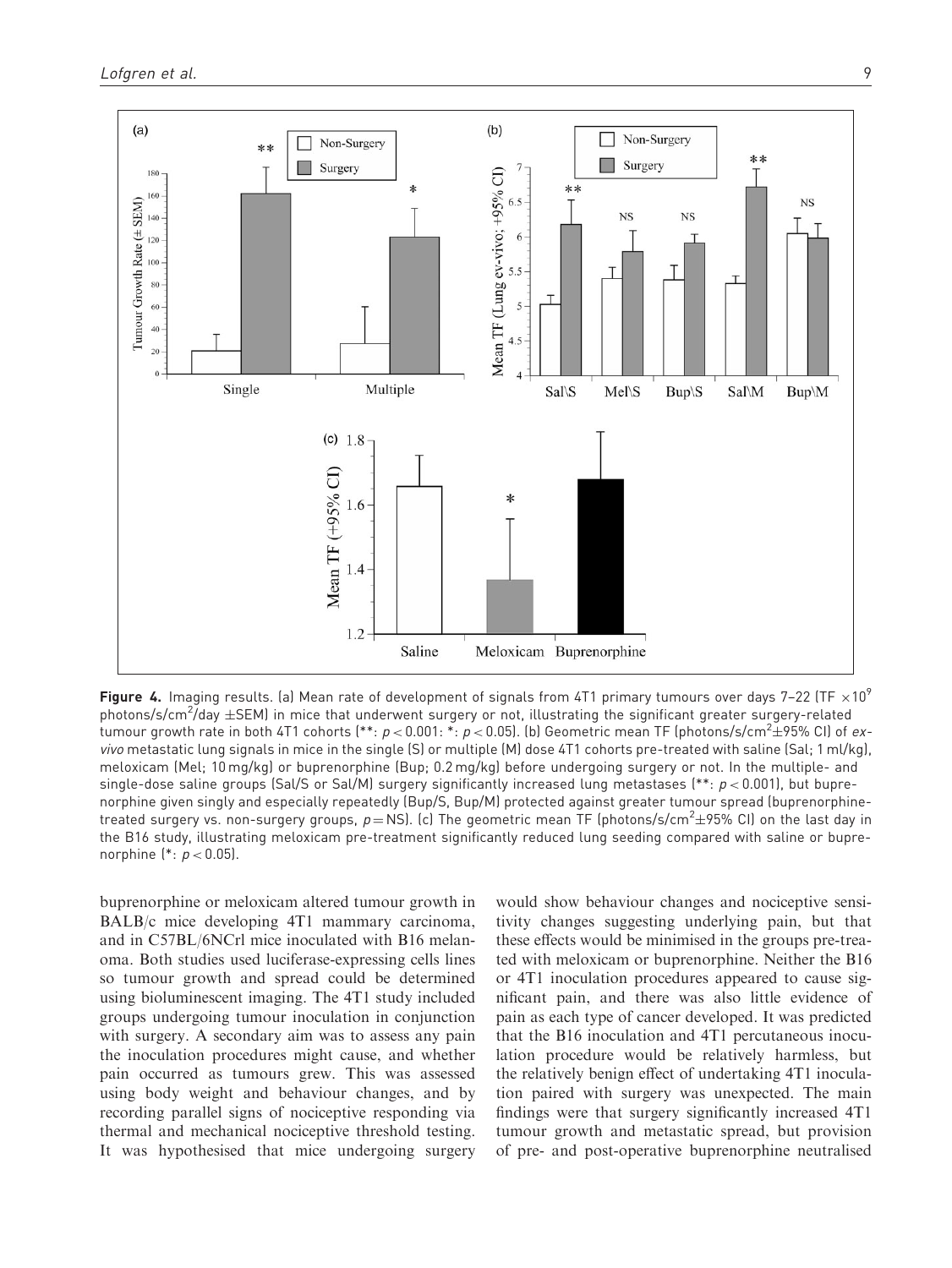the impact of surgery on the tumour model. Providing peri-procedural analgesia was therefore shown to be beneficial, by more closely approximating tumour growth to the spontaneous development experienced by human patients that this research is designed to model.

The BALB/c mice in the 4T1 study were predicted to show an impact of surgery comparable with that in another of our recent investigations in which BALB/c mice underwent laparotomy but showed substantially reduced behavioural activity and significant postsurgical weight losses.<sup>22</sup> However, on this occasion they generally became more active following either anaesthesia or surgery and maintained body weight. Albeit the previous BALB/c mice were male, the literature on sex-related pain sensitivity is highly nonconsensual. The most recent knowledge also suggests females should be more, rather than less, prone to pain, $^{25}$  so although it cannot be discounted, sex was thought unlikely to account for such opposing postsurgical outcomes. More relevantly perhaps, the aim of the previous study was to validate use of an agent that was supposed to enable imaging of inflammation. The laparotomy procedure was therefore modified such that after the agent was injected it included 60 s of visceral abrasion. These additional manipulations may have previously been aggravating to normal behaviour, and it was possibly also relevant that the two studies had different surgeons. Whereas the previous study used mattress sutures, in this study a continuous subcuticular suture was used to close the skin. This may have been a refinement that helped to limit alterations in behaviour, but it is impossible to verify whether these protocol variations contributed to the lesser impact of surgery found here. An obvious limitation of this study is that we did not have the opportunity to replicate the study to determine if the pain responses measured were reproducible.

The other noticeable effect of surgery was that both thermal and mechanical sensitivity had increased at 24 h. However, this change was also apparent in 4T1 non-surgery controls, indicating pain alone may not have been the source of this sensitivity. Alterations as a result of drug treatment were evidenced by the increase in 4T1 mechanical thresholds at 24 h following multiple-dose buprenorphine; however, this was only seen following surgery and not, as would have been predicted, in the equivalent non-surgery group. Finally, stress causes analgesia; but it is severe or prolonged the opposite can occur, that is, hyperalgesia. $26-28$  However, while the stress of the surgery may have been sufficient to cause hyperalgesia, the relatively minor procedure used in the B16 investigation was unlikely to be sufficient to induce this level of stress.

The only obvious behavioural change in either study was in the buprenorphine-treated B16 mice, which showed a substantial initial increase in walking and lack of rearing. These were most probably non-specific effects as previously seen in buprenorphine-treated mice following either vasectomy or laparotomy.<sup>24,29</sup> In general, the activity increases following B16 inoculation may have reflected the normal tendency of mice to explore a novel environment, in this case the filming cage. Although hyper-locomotion can be caused by chronic stress,  $30,31$  it is again doubtful this could have been the case following the short period of restraint needed for B16 inoculation.

Nociceptive responding continued to increase as 4T1 tumours grew (Figure 2(a) and 2(b)), and in the B16 study there was a less obvious but still significant reduction in mechanical thresholds as the study ended (Figure 2(c)). The nociceptive threshold was reduced, indicating that the mice experienced greater pain. However, by the time these changes were most obvious, the mice in both studies had been exposed to numerous different potential stressors. Apart from being isolated from cage-mates during nociceptive testing and filming, they underwent repetitive anaesthesia for imaging, daily weighing and a health inspection, and in the 4T1 study also restraint for tumour palpation. It is possible that the combined impact of these experiences was sufficient to cause some degree of hyperalgesia. In a previous study, mice with bladder cancer<sup>20</sup> demonstrated evidence of pain by showing an enhanced conditioned place preference for morphine as their tumours grew. Here, the B16 mice behaved relatively normally; their mechanical response thresholds showed only a modest decrease as cancer developed, and there were no significant thermal response alterations. As the 4T1 study ended, increased nociceptive sensitivity was accompanied by a minor reduction in behavioural activity confined to mice in cohort 1 and not those bearing the same cancer in cohort 2 (Figure 3(a)).

Imaging was used to determine any drug-related tumour growth changes. Although meloxicam reduced B16 lung seeding as compared with saline or buprenorphine, buprenorphine had no effect on this model of metastatic growth (Figure 4(c)), and neither analgesic had any detrimental impact on 4T1 tumour growth consistency or metastases. However, surgery caused 4T1 tumours to develop more rapidly and spread more (Figure 4(a) and 4(b)). Such changes have previously been attributed to removal of anti-angiogenesis control, growth factor release, or metabolic, neuroendocrine and immunological suppression.<sup>6,11,13</sup> Several previous studies have also shown stress due to anaesthesia, pain or hypothermia<sup>12,32–34</sup> can promote many types of cancer.<sup>10–16</sup> Although it is unknown which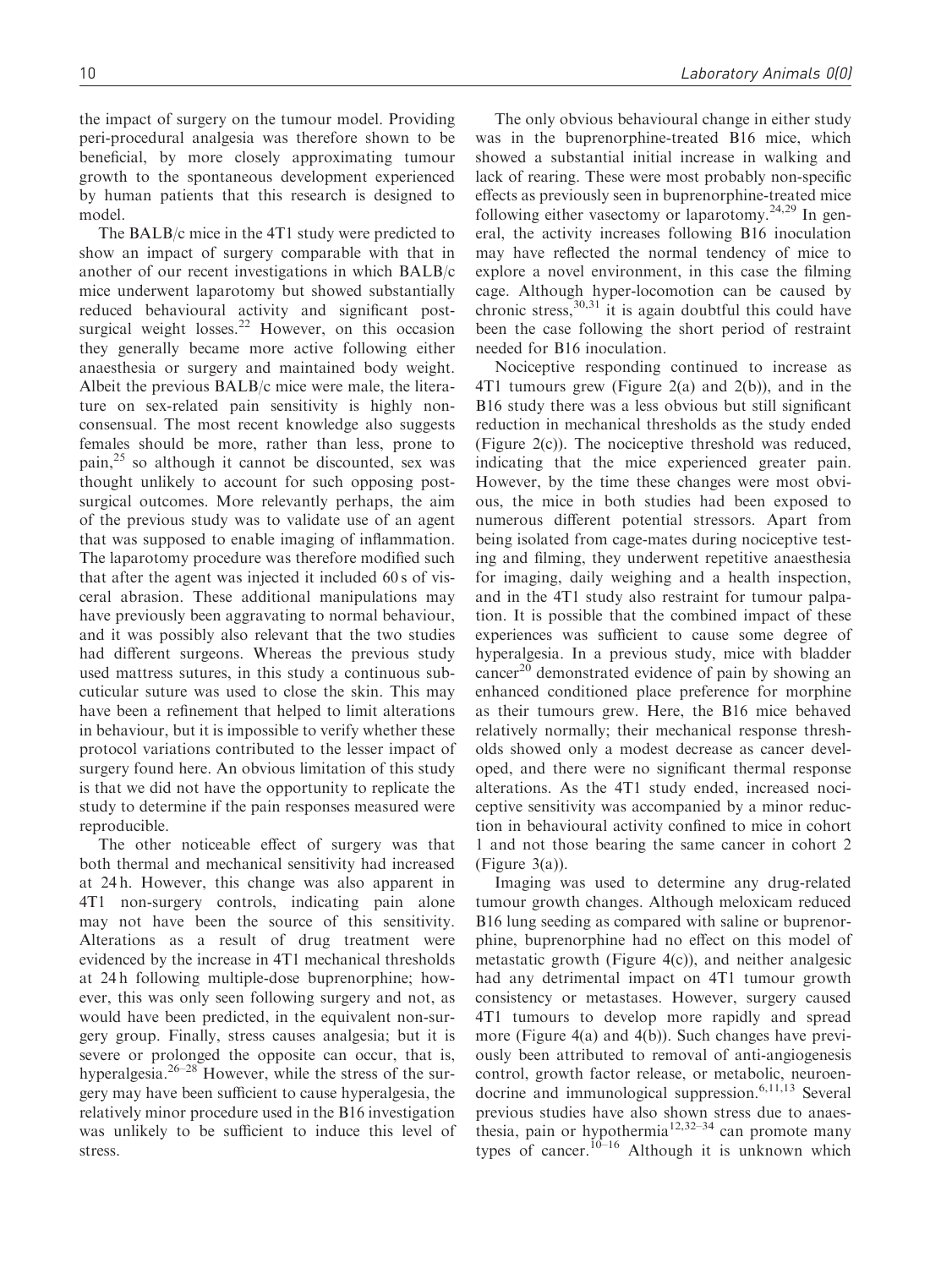aspect contributed most to the present 4T1 acceleration, because it was partially neutralised by buprenorphine, stress again seems the most likely candidate. While surgery alone led to an increase in lung metastases (Figure 4(b)), this was prevented if mice had repeated peri-operative doses of buprenorphine at a dose commonly used for pain prevention.<sup>35</sup> Previous studies have found analgesics can reduce surgery-associated increases in tumour recurrence, $12,13$  and there are also examples where buprenorphine had either no impact or supported normal tumour growth. $8,9$ Perhaps due to these aspects and its post-surgical stress-preventative properties,<sup>9</sup> giving buprenorphine was beneficial to model consistency. Although this obviously needs confirmation with other cancer models, it suggests that in some cases, especially in cancer studies requiring surgery, that mice might benefit from receiving some form of pain or stress prevention. Therefore, future research goals include similar evaluations as performed in these studies in additional orthotopic tumour models requiring surgery. Furthermore, a meta-analysis of the relative success of anti-neoplastic therapies developed in mouse tumour models requiring and not requiring surgery, as well as in studies providing or not providing perioperative analgesia, would allow further exploration of the translation of the results of murine orthotopic tumour models to human health.

Mammary tumours most commonly occur in females and therefore we chose to assess the 4T1 tumours in female mice. However, it might be asked why the B16 mice were also female. Although this has been dealt with before,  $20$  it was to answer the need for studies that do not only consider males. A minor point to mention was the good agreement between the caliper measurements and the imaging data. Although manual tumour burden estimates are generally inaccurate, in this case they partially predicted eventual 4T1 tumour spread.

These studies document minimal impacts of analgesia on tumour growth in at least one cancer model. Minimising surgical stress via any means possible seems a logical refinement that could remove some current barriers to precautionary analgesic use in animal cancer studies. While possibly less critical in basic science research, pre-clinical studies intended to directly model benefits for human patients may arguably be best served by treating animals similarly to human cancer patients, where analgesic use is normal and usually beneficial.

#### Acknowledgements

Thanks are due to Liz Matheson for cell culturing and to Charles River UK for donating the mice. Work was carried out at Institute of Neuroscience, Comparative Biology Centre, Newcastle University, Framlington Place, Newcastle upon Tyne, NE2 4HH, UK.

#### Declaration of conflicting interests

The authors declared no potential conflicts of interest with respect to the research, authorship, and/or publication of this article.

#### Funding

The author(s) disclosed receipt of the following financial support for the research, authorship, and/or publication of this article: The American College of Laboratory Animal Medicine (ACLAM Foundation) and the UK National Centre for the 3Rs (NC3Rs).

#### References

- 1. Workman P, Aboagye EO, Balkwill F, et al. Guidelines for the welfare and use of animals in cancer research. Br J Cancer 2010; 102: 1555–1577.
- 2. Loi M, Di Paolo D, Becherini P, et al. The use of the orthotopic model to validate antivascular therapies for cancer. *Int J Dev Biol* 2011; 55: 547-555.
- 3. Carbone L and Austin J. Pain and laboratory animals: Publication practices for better data reproducibility and better animal welfare. PLoS ONE 2016; 11: e0155001.
- 4. Richardson CA and Flecknell PA. Anaesthesia and postoperative analgesia following experimental surgery in laboratory rodents: Are we making progress? Altern Lab Anim 2005; 33: 119–127.
- 5. Connolly EM, Harmey JH, O'Grady T, et al. Cyclooxygenase inhibition reduces tumour growth and metastasis in an orthotopic model of breast cancer. Br J Cancer 2002; 87: 231–237.
- 6. Roche-Nagle G, Connolly EM, Eng M, et al. Antimetastatic activity of a cyclooxygenase-2 inhibitor. Br J Cancer 2004; 91: 359–365.
- 7. Leahy KM, Ornberg RL, Wang Y, et al. Cyclooxygenase-2 inhibition by celecoxib reduces proliferation and induces apoptosis in angiogenic endothelial cells in vivo. Cancer Res 2002; 62: 625–631.
- 8. Martucci C, Panerai AE and Sacerdote P. Chronic fentanyl or buprenorphine infusion in the mouse: Similar analgesic profile but different effects on immune responses. Pain 2004; 110: 385–392.
- 9. Franchi S, Panerai AE and Sacerdote P. Buprenorphine ameliorates the effect of surgery on hypothalamus-pituitary-adrenal axis, natural killer cell activity and metastatic colonization in rats in comparison with morphine or fentanyl treatment. Brain Behav Immun 2007; 21: 767–774.
- 10. Beilin B, Shavit Y, Trabekin E, et al. The effects of postoperative pain management on immune response to surgery. Anesth Analg 2003; 97: 822–827.
- 11. Gottschalk A, Sharma S, Ford J, et al. Review article: The role of the perioperative period in recurrence after cancer surgery. Anesth Analg 2010; 110: 1636–1643.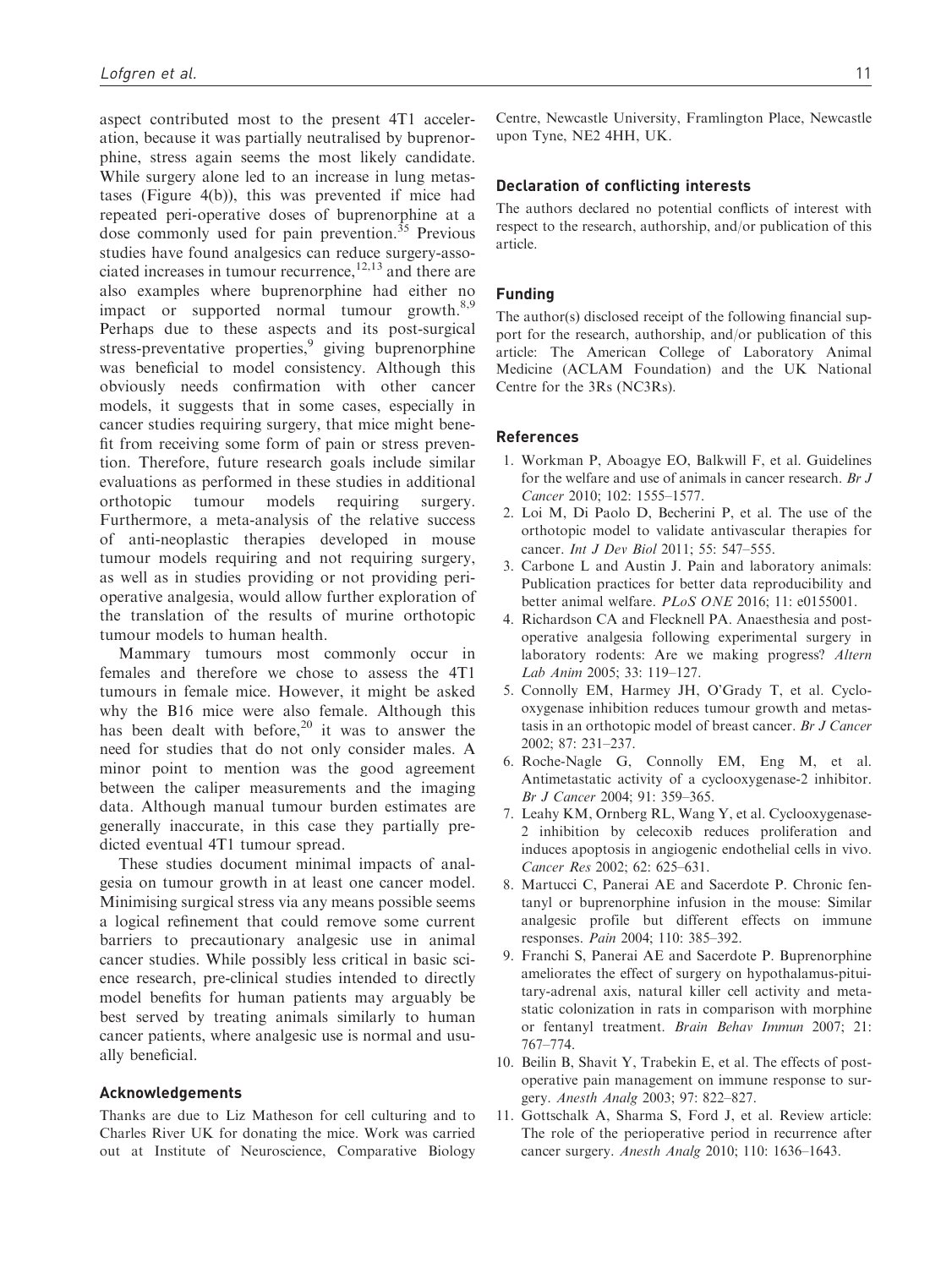- 12. Snyder GL and Greenberg S. Effect of anaesthetic technique and other perioperative factors on cancer recurrence. Br J Anaesth 2010; 105: 106–115.
- 13. Benish M and Ben-Eliyahu S. Surgery as a double-edged sword: A clinically feasible approach to overcome the metastasis-promoting effects of surgery by blunting stress and prostaglandin responses. Cancers (Basel) 2010; 2: 1929–1951.
- 14. Lee JW, Shahzad MM, Lin YG, et al. Surgical stress promotes tumor growth in ovarian carcinoma. Clin Cancer Res 2009; 15: 2695–2702.
- 15. Page GG, Blakely WP and Ben-Eliyahu S. Evidence that postoperative pain is a mediator of the tumor-promoting effects of surgery in rats. Pain 2001; 90: 191–199.
- 16. Hasegawa H and Saiki I. Psychosocial stress augments tumor development through beta-adrenergic activation in mice. Jap J Cancer Res 2002; 93: 729–735.
- 17. Page GG and Ben-Eliyahu S. Indomethacin attenuates the immunosuppressive and tumor-promoting effects of surgery. *J Pain* 2002; 3: 301-308.
- 18. Flecknell P. Analgesia and post-operative care. In: Laboratory Animal Anaesthesia (Fourth Edition). Boston: Academic Press, 2016, pp.141-192.
- 19. Rashid OM, Nagahashi M, Ramachandran S, et al. An improved syngeneic orthotopic murine model of human breast cancer progression. Breast Cancer Res Treat 2014; 147: 501–512.
- 20. Roughan JV, Coulter CA, Flecknell PA, et al. The conditioned place preference test for assessing welfare consequences and potential refinements in a mouse bladder cancer model. PLoS ONE 2014; 9: e103362.
- 21. Kim J-B, Urban K, Cochran E, et al. Non-invasive detection of a small number of bioluminescent cancer cells in vivo. PLoS ONE 2010; 5: e9364.
- 22. Roughan JV, Bertrand HG and Isles HM. Meloxicam prevents COX-2-mediated post-surgical inflammation but not pain following laparotomy in mice. Eur J Pain 2015; 23: 712.
- 23. UKCCCR. United Kingdom Co-ordinating Committee on Cancer Research (UKCCCR) Guidelines for the Welfare of Animals in Experimental Neoplasia (Second Edition). Br J Cancer 1998; 77: 1–10.
- 24. Wright-Williams S, Flecknell PA and Roughan JV. Comparative effects of vasectomy surgery and

buprenorphine treatment on faecal corticosterone concentrations and behaviour assessed by manual and automated analysis methods in C57 and C3H mice. PLoS ONE 2013; 8: e75948.

- 25. Sorge RE, Mapplebeck JC, Rosen S, et al. Different immune cells mediate mechanical pain hypersensitivity in male and female mice. Nat Neurosci 2015; 18: 1081–1083.
- 26. Gameiro GH, Andrade AdS, de Castro M, et al. The effects of restraint stress on nociceptive responses induced by formalin injected in rat's TMJ. Pharmacol Biochem Behav 2005; 82: 338–344.
- 27. Gameiro GH, Gameiro PH, Andrade AdS, et al. Nociception- and anxiety-like behavior in rats submitted to different periods of restraint stress. Physiol Behav 2006; 87: 643–649.
- 28. Rivat C, Laboureyras E, Laulin J-P, et al. Non-nociceptive environmental stress induces hyperalgesia, not analgesia, in pain and opioid-experienced rats. Neuropsychopharmacology 2007; 32: 2217–2228.
- 29. Bourque SL, Adams MA, Nakatsu K, et al. Comparison of buprenorphine and meloxicam for postsurgical analgesia in rats: Effects on body weight, locomotor activity, and hemodynamic parameters. J Am Assoc Lab Anim Sci 2010; 49: 617–622.
- 30. Strekalova T, Spanagel R, Dolgov O, et al. Stressinduced hyperlocomotion as a confounding factor in anxiety and depression models in mice. Behav Pharmacol 2005; 16: 171–180.
- 31. Zimprich A, Garrett L, Deussing JM, et al. A robust and reliable non-invasive test for stress responsivity in mice. Front Behav Neurosci 2014; 8: 125.
- 32. Arranz A, Venihaki M, Mol B, et al. The impact of stress on tumor growth: peripheral CRF mediates tumor-promoting effects of stress. Mol Cancer 2010; 9: 261.
- 33. Sloan EK, Priceman SJ, Cox BF, et al. The sympathetic nervous system induces a metastatic switch in primary breast cancer. Cancer Res 2010; 70: 7042–7052.
- 34. Androulidaki A, Dermitzaki E, Venihaki M, et al. Corticotropin releasing factor promotes breast cancer cell motility and invasiveness. Mol Cancer 2009; 8: 30.
- 35. Guarnieri M, Brayton C, DeTolla L, et al. Safety and efficacy of buprenorphine for analgesia in laboratory mice and rats. Lab Anim (NY) 2012; 41: 337–343.

# **Résumé**

Les modèles orthotopiques murins de cancer exigent souvent une chirurgie, laquelle peut potentiellement causer douleur et détresse, mais les analgésiques sont souvent exclus car ils peuvent altérer le développement des tumeurs. Deux cancers orthotopiques implantés ont été étudiés chez des souris préalablement traitées par méloxicam (10 mg/kg), buprénorphine (0.2 mg/kg) ou une solution saline (1 ml/kg). Les tumeurs ont été imagées et le bien-être social a été évalué en mesurant le poids du corps, le comportement et les réponses nociceptives. Dans l'étude 1, les souris BALB/c ont été inoculées avec un carcinome mammaire 4T1 ou une solution saline pendant la chirurgie ou l'anesthésie. Le prétraitement avec une dose unique de buprénorphine s'étant révélé bénéfique pour la constance de la croissance du cancer, une deuxième cohorte de souris a reçu en plus une solution saline ou de la buprénorphine à 12 et 24 heures. L'opération a entraîné une augmentation de la croissance des tumeurs mammaires et des métastases pulmonaires. Ces effets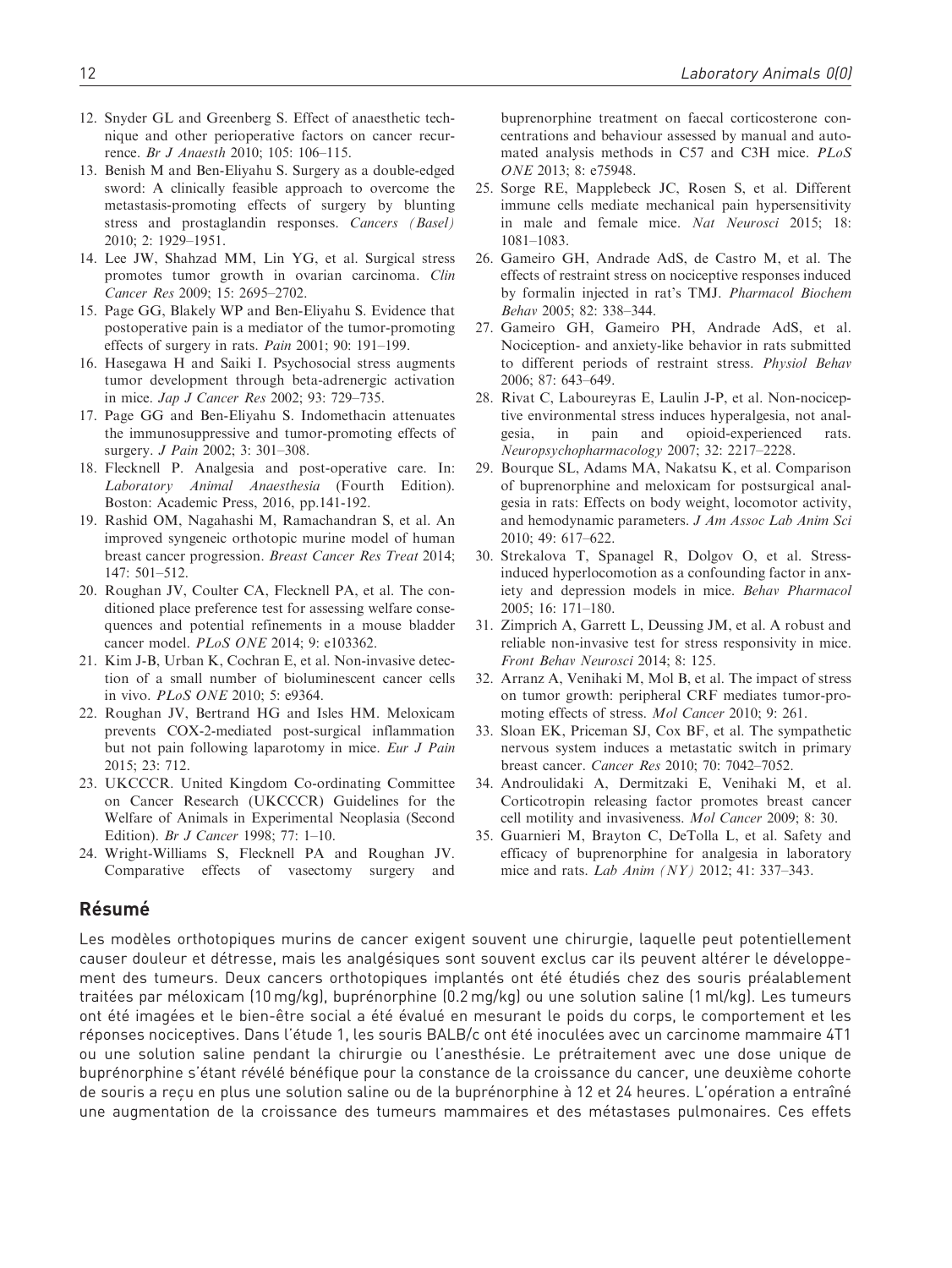indésirables ont été atténués par la buprénorphine utilisée en prétraitement, surtout lorsqu'elle était administrée de facon répétée. Les souris porteuses de tumeurs mammaires sont devenues moins actives et les seuils nociceptifs ont diminué au fil du temps, indiquant la présence d'un certain malaise au fur et à mesure que les tumeurs augmentaient. Dans l'étude 2, des souris C57BL/6 ont été inoculées par un mélanome B16. Ce modèle non-chirurgical a été utilisé pour déterminer si l'ibuprofène ou la buprénorphine affectaient l'ensemencement des poumons par le cancer. Bien que le méloxicam ait réduit l'ensemencement des poumons par le mélanome B16, la buprénorphine n'a pas eu cet effet. Les seuils mécaniques ont diminué au fur et à mesure que le cancer s'est développé chez les souris porteuses du mélanome, mais l'ampleur de cette diminution s'est avérée insuffisante pour conclure à l'existence de préoccupations en matière de bien-être. Cette étude souligne la valeur scientifique de l'utilisation de modèles non-chirurgicaux, dans la mesure du possible. Lorsque la chirurgie doit être effectuée au moment de l'inoculation de la tumeur, ses effets devraient être contrôlés par des analgésiques afin d'accroître la valeur et peut-être la translation de la recherche.

# Abstract

Orthotopische Maus-Krebs-Modelle bedürfen oft chirurgischer Eingriffe und verursachen potenziell Schmerz oder Leid. Analgetika werden jedoch häufig nicht verabreicht, da sie u. U. die Tumorentwicklung verändern können. Zwei orthotopisch implantierte Karzinome wurden bei Mäusen untersucht, die zuvor mit Meloxicam (10 mg/kg), Buprenorphin (0.2 mg/kg) oder Salzlo¨sung (1 ml/kg) behandelt worden waren. Tumore wurden bildlich dargestellt und das Wohlbefinden wurde anhand von Körpergewicht, Verhalten und nozizeptiven Reaktionen bewertet. In Studie 1 wurden BALB/c Mäuse während der Operation oder Anästhesie mit 4T1 Mammakarzinom oder Salzlösung inokuliert. Da die Vorbehandlung mit einer Einzeldosis Buprenorphin einem gleichbleibenden Krebswachstum förderlich schien, erhielt eine zweite Mäusekohorte zusätzlich Salzlösung oder Buprenorphin nach 12 und 24 Stunden. Die Operation resultierte in erhöhtem Mammatumorwachstum und Lungenmetastasen. Diese unerwünschten Folgen wurden durch Vorbehandlung mit Buprenorphin verringert, insbesondere bei wiederholter Verabreichung. Mammatumor tragende Mäuse wurden inaktiver und nozizeptive Schwellen sanken mit der Zeit als Anzeichen für gewisses Unbehagen angesichts zunehmenden Tumorwachstums. In Studie 2 erhielten C57BL/6-Mäuse B16-Melanom. Dieses nicht-chirurgische Modell wurde verwendet, um zu ermitteln, ob Meloxicam oder Buprenorphin die Krebsbesiedlung der Lunge beeinflussten. Meloxicam reduzierte die B16-Lungenbesiedlung, Buprenorphin jedoch nicht. Mechanische Schwellen sanken mit zunehmender Karzinomentwicklung bei Melanom tragenden Mäusen, jedoch in einem Ausmaß, das unzureichend war, um schlussfolgern zu können, dass signifikante Beeinträchtigungen des Wohlbefindens zu befürchten sind. Diese Studie unterstreicht den wissenschaftlichen Wert des Einsatzes nicht-chirurgischer Modelle, soweit möglich. Wenn zur Tumorinokulation eine Operation erfolgen muss, sollten die Auswirkungen mit entsprechenden Analgetika kontrolliert werden, um den Wert und möglicherweise die Überleitung der Forschungsergebnisse zu optimieren.

# Resumen

Los modelos murinos con cáncer ortotópico a menudo requieren cirugía, lo que suele provocar dolor o malestar. No obstante, los analgésicos a menudo son negados ya que pueden alternar el desarrollo del tumor. Se investigaron dos cánceres implantados ortotópicamente en ratones que habían recibido meloxicam (10 mg/kg), buprenorfirna (0.2 mg/kg) o salina (1 ml/kg). Los tumores fueron escaneados y se analizo´ el bienestar utilizando el peso corporal, el comportamiento y las respuestas nociceptivas. En el estudio 1, los ratones BAB/c fueron incoculados con carcinoma de mamas 4T1 o salina durante cirugía o anestesia. Ya que un tratamiento previo con una única dosis de buprenorfina pareció ser beneficioso para la consistencia de crecimiento del cáncer, un segundo cohorte de ratones también recibió salina o buprenorfina a las 12 y 24 horas. La cirugía provocó un crecimiento del tumor de mama y una metástasis pulmonar. Estos efectos no deseados fueron aliviados con un tratamiento previo con buprenorfina, especialmente al administrarse repetidamente. Los ratones con tumor de mama fueron menos activos y los límites nociceptivos decrecieron con el tiempo, lo cual indicaba un malestar a medida que los tumores crecían. En el estudio 2, los ratones C57BL/ 6 recibieron melanoma B16. Este modelo no quirúrgico fue utilizado para determinar si el meloxicam o la buprenorfina afectaban la germinación del cáncer en los pulmones. Mientras que el meloxicam redujo la